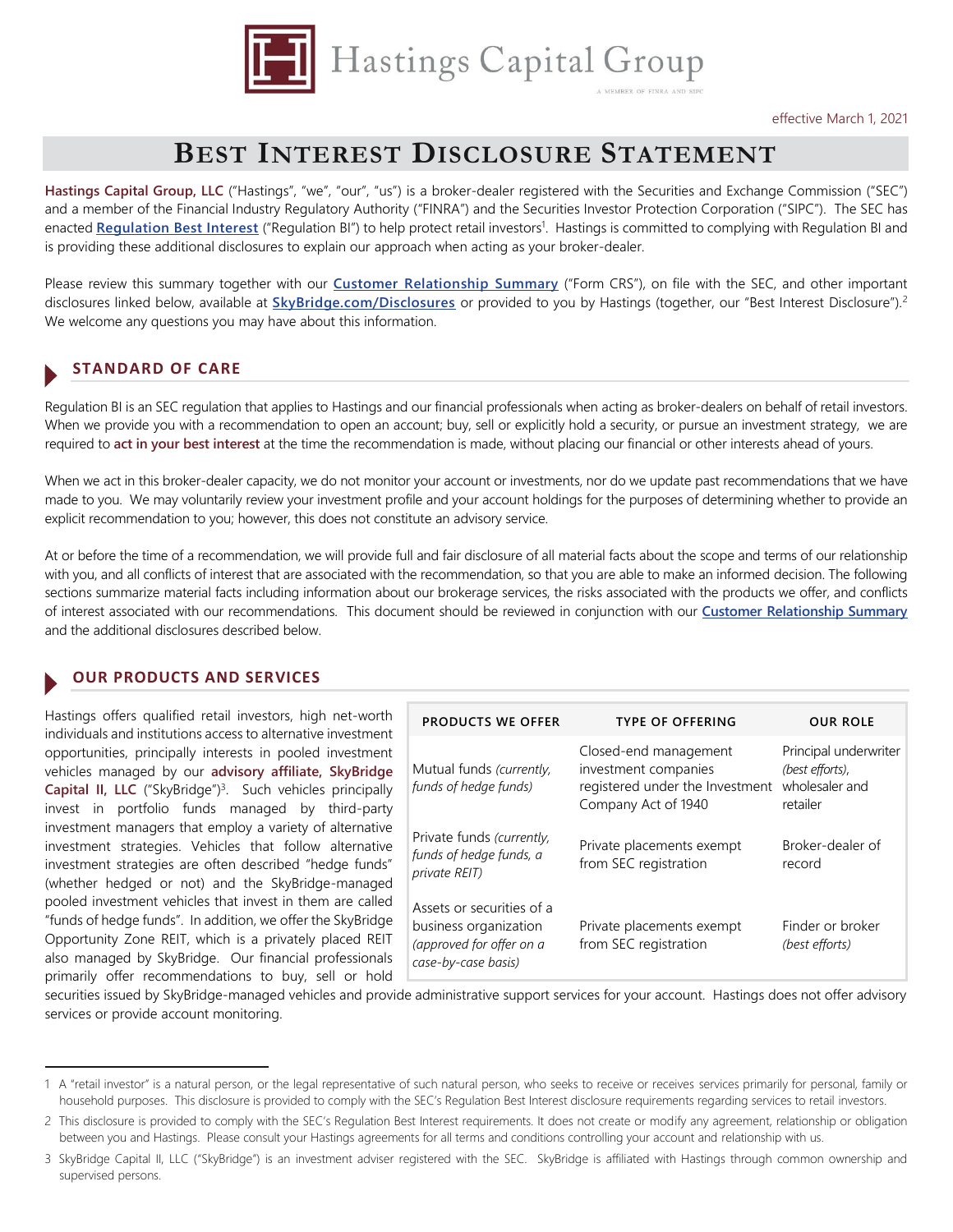**The products we offer are limited.** Other than the specified SEC-registered funds of hedge funds, Hastings does not offer mutual funds, nor do we offer publicly traded stocks or bonds. As a result, other firms will offer a greater range of potential investment opportunities.

For more information on SkyBridge's advisory business, including its clients, fees and compensation, conflicts of interest, disciplinary information and risks associated with investing, among other things, please refer to the SkyBridge Form ADV brochure on file with the SEC at **[AdviserInfo.SEC.gov](https://adviserinfo.sec.gov/firm/summary/148152)** or **[SkyBridge.com/Disclosures](http://skybridge.com/disclosures)**.

# **INVESTMENT RISKS**

SkyBridge-managed products are designed to serve as core hedge fund holdings with the goal of providing additional diversification to an overall investment portfolio.

 **These products primarily consist of funds of hedge funds**, with an objective of capital appreciation. In doing so, SkyBridge funds of hedge funds seek to realize attractive risk-adjusted returns, net of fees and expenses, over a three- to five-year investment horizon. To achieve its investment objective, SkyBridge seeks to allocate fund assets across a diverse set of hedge fund strategies. **Any potential diversification does not ensure against partial or complete loss of investment and there is no guarantee or assurance that these objectives will be achieved.** 

Accredited retail investors should consider investing in SkyBridge funds of hedge funds if you are:

- $\triangleright$  following asset allocation principles;
- Ð seeking greater diversification in your overall portfolio; or
- Ð seeking exposure to opportunistic, active trading strategies.

However, an investment in SkyBridge funds of hedge funds is not suitable for all investors. Investors must understand that:

- **Derformance can be volatile;**
- Ð there is a risk of loss of principal due to leverage, short-selling or other speculative investment practices, including risk of entire principal loss;
- Ð there is limited liquidity due to the fact that liquidity is obtained exclusively through limited periodic tender offers or redemption windows;
- b the investment time horizon is expected to be a minimum of three to five years;
- Ð there are conflicts of interest; and
- Ð diversification does not assure a profit or protect against a loss.

The specific risk factors vary with each fund of hedge fund product and are detailed in each product's offering materials. The risks associated with an investment in SkyBridge Multi-Adviser Hedge Fund Portfolios LLC are set forth in the fund's **[prospectus](https://www.sec.gov/Archives/edgar/data/1181848/000119312520181350/d947057dpos8c.htm)** on file with the SEC, primarily under the headings "Types of Investments and Related Risks" and "Other Risks". The risks associated with an investment in SkyBridge G II Fund, LLC are set forth in the fund's **[prospectus](https://www.sec.gov/Archives/edgar/data/1520568/000119312520181348/d947048dpos8c.htm)** on file with the SEC, primarily under the headings "Types of Investments and Related Risks" and "Other Risks". We also offer certain funds of hedge funds on a "private placement" basis under Rule 506(b) of **[Regulation D](https://www.investor.gov/introduction-investing/investing-basics/glossary/rule-506-regulation-d)**, available only to investors who are both "qualified purchasers" and "accredited investors" under SEC rules; the risks for those investments are set forth in the applicable private placement memorandum.

 **Hastings currently offers certain other products** managed by SkyBridge. The SkyBridge Opportunity Zone REIT is offered on a "private placement basis" under Rule 506(c) of Regulation D to "accredited investors". The investment objectives and risk factors for that investment and any other product offerings are set forth in the applicable private placement memorandum.

Notwithstanding the risks of investment, because of the potential for SkyBridge funds to generate attractive returns we believe that making such investments will tend to be return enhancing, and therefore in the best interests of qualified investors who are willing to take risks (including the risk of total loss), have long investment time horizons and do not need immediate liquidity from the investment. As a result, we make available information about investment opportunities in such funds, and may make recommendations to investors regarding such investments. Any individual SkyBridge fund investment may result in a gain or loss.